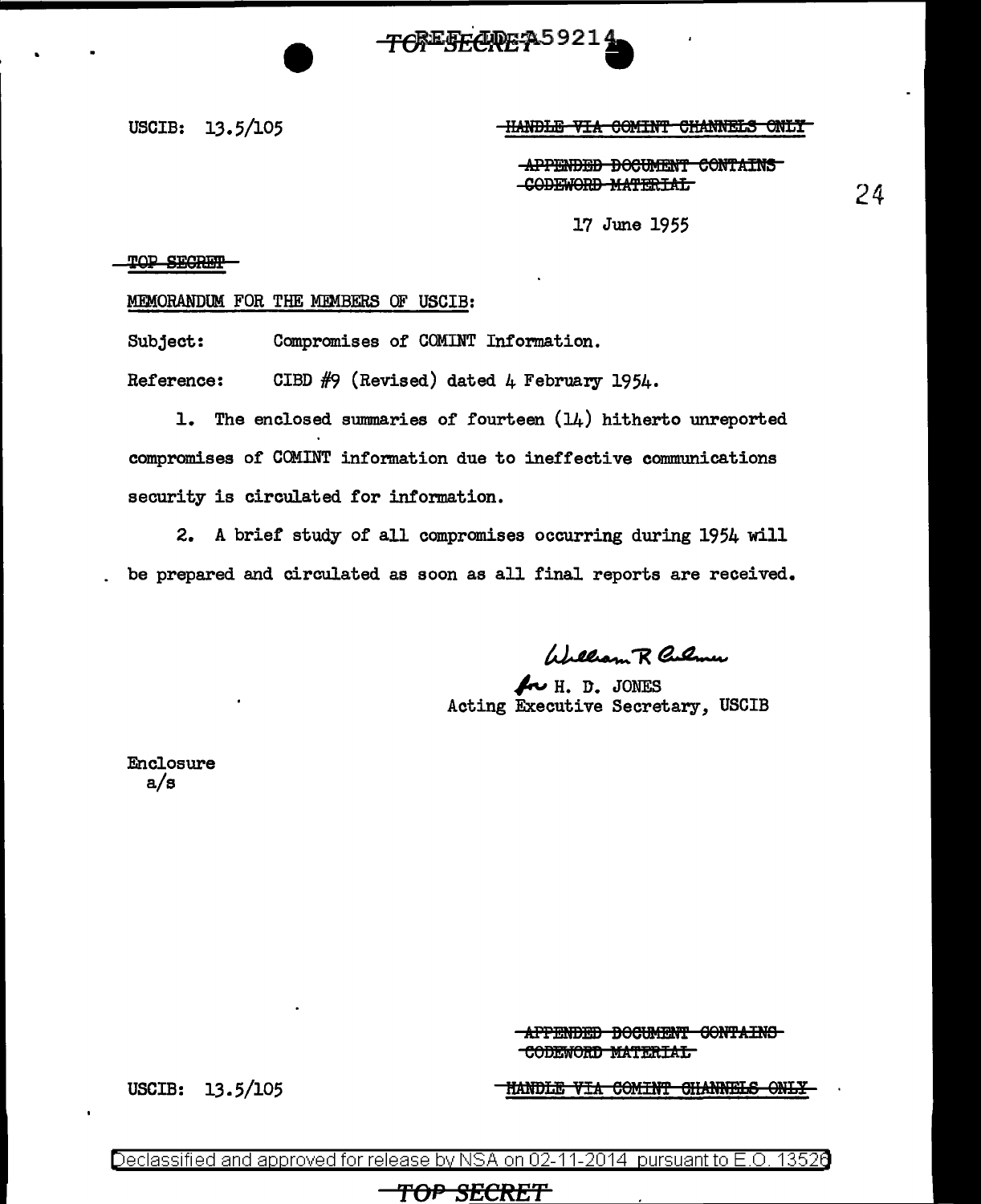

NATIONAL SECURITY AGENCY

**TOP SECRET EIDER** 

EO 3.3(h)(2) PL 86-36/50 USC 3605

### COMPROMISES OF COMINT INFORMATION

1. On  $14$  August 1954, a COMINT compromise occurred at Detachment 2, 1st Radio Squadron, Mobile, Wakkanai, Japan, during off-line PYTHON operation. On that date a portion of a CONFIDENTIAL message was transmitted in monoalphabetic substitution cipher to the lst Radio Squadron. Mobile. Misawa Air Base, Japan, over a landline circuit presumed vulnerable to interception. The compromised information involves The compromised information involves

 $\lceil$  but is not considered a serious disclosure. While the message was being enciphered the one-time key tape became torn, and stuck over the sensing pins of the transmitter distributor. The operator failed to completely check decrypt the message, and the\ last seven lines were subsequently transmitted in monoalphabetic substitution. A contributing factor to this occurrence was a shortage of communication center personnel which necessitated encryption and check decryption by the same operator. The Commander, Detachment 2, 1st Radio Squadron, Mobile reports that the operator responsible bas been reprimanded, and has received additional training in proper communications procedures. The training program has been revised with particular emphasis on the use of proper procedures, and a formal requisition submitted for additional personnel to alleviate the existing shortage. Statements from the individuals concerned have been received, and support the facts as presented by the Commanding Officer. A brief description of the station's training program for communication security as applied to COMINT has also been received, and appears to provide adequate training in the cryptographic procedures applicable to this particular type of violation.

2. On 25 October 1954, a COMINT compromise occurred at the 6910th Security Group, Landsberg, Germany, during on-line PYTHON operation. On that date a portion of a TOP SECRET codeword message was transmitted. in the clear to the 6961st Communications Squadron, San Antonio, Texas,, over a circuit composed of radio and wire links vulnerable to inter• caption. This compromise reveals some

but is not considered a serious disclosure. Radio interference interrupted the transmission of the message. The receiving station, 6g6lst Communications Squadron, then requested a circuit test in "open-uppers". The transmitting operator switched the cipher switch off, and jammed the "tot head" to hold the circuit open. At this point he neglected to replace the plain text tape with a test tape, and proceeded to switch the cipher switch to the "on" position. Before the plain text tape was removed the interference was overcome, and since the circuit was being held open, a portion of the message was transmitted in the clear before the operator could turn off the cipher switch. The Commander, 6910th Security Group reports that the operator responsible has been disciplined under Article 15 *ot*  the Uniform Code of Military Justice, and supervisory personnel responsible for establishing operating procedures have received written reprimands. In addition, proper circuit testing procedures have been made known to all communications personnel, and regular checks are made

**TOP SECRET EIDER** 

-TOP SECRET CONTROL # 55-1212-A PAGE  $1$  OF  $8 \cdot$  PAGES COPY "

...<br>. . .<br>....<br>...<br>..

.. ... ..

. . .<br>:<br>:  $\ddot{\mathbf{r}}$  . .... ... • •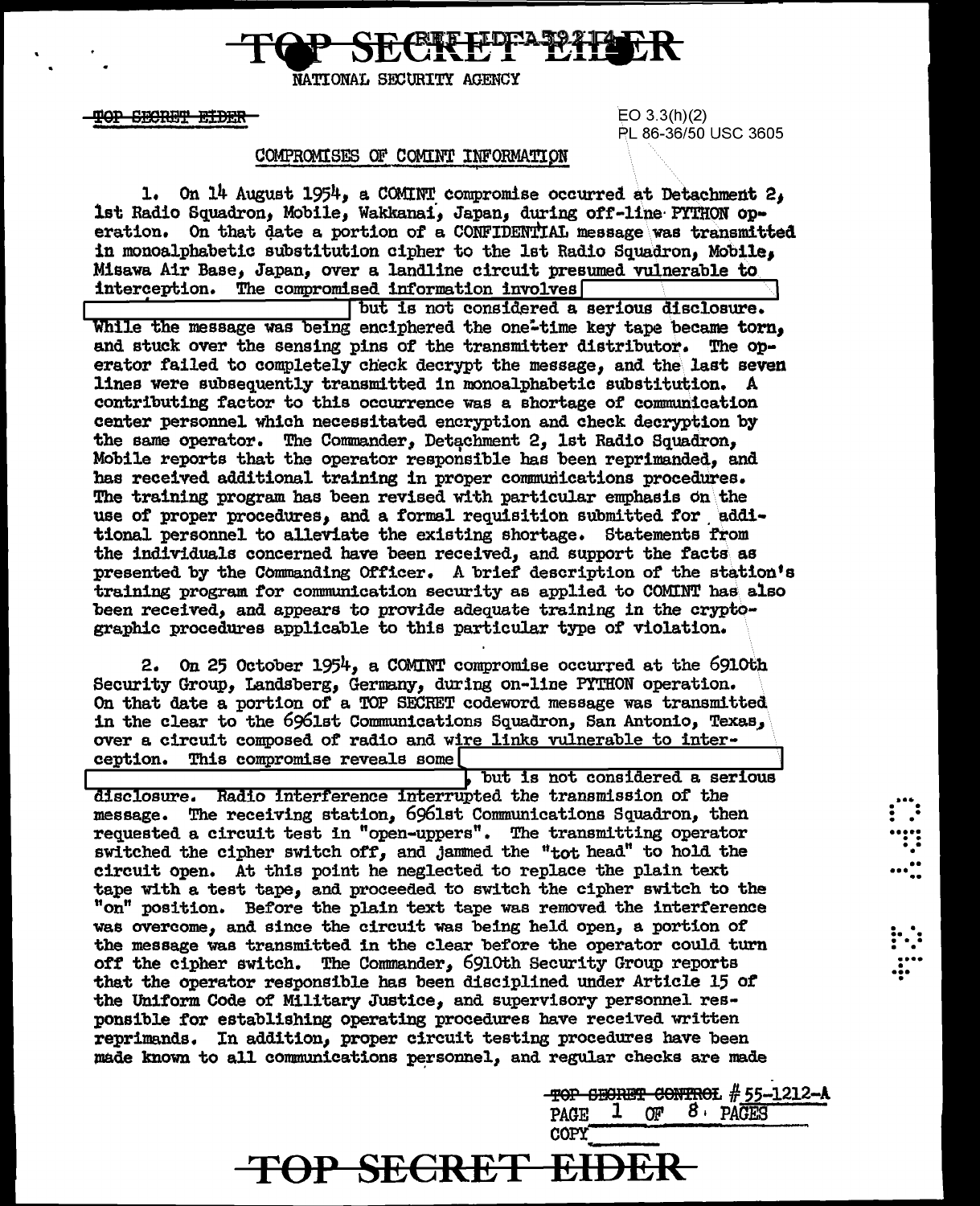

#### TOP SECRET EIDER

 $EO$  3.3(h)(2) PL 86-36/50 USC 3605

by trick chiefs to insure that all operators adhere to these procedures. Statements from the individuals concerned have been received. and support the facts as presented by the Commanding Officer. A summary of the station's training program for communication security as applied to COMINT has also been received, and is considered to provide adequate training in that phase of circuit operation applicable to this particular type of violation.

 $3.$  On 30 October 1954, a COMINT compromise occurred at the 8606th. Administrative Area Unit, Herzogenaurach, Germany. On that date an operator's note, containing SECRET information, was transmitted in the plear to the Army Security Agency, Europe over a wire circuit presumed vulnerable to interception. This compromise indicates our cooperation

In this instance,

was being received in garble at the 8606th Administrative Area Unit. An informal note, asking the transmitting operator to check the tape, was prepared by the supervisor. The circuit operator, upon receiving the prepared tape from his supervisor, held down the transmitter distributor armature in order to transmit the request in the clear. The equipment involved had been modified to prevent clear text transmissions via the transmitter distributor, but by holding down the armature the operator bypassed this modification, and clear text was transmitted. The Commanding Officer, 8606th Administrative Area Unit reports that appropriate disciplinary action has been taken against the operator responsible. In addition, all operators have received further instruction emphasizing the necessity for adhering to prescribed procedures, and have been cautioned against making clear text transmissions of any nature, except those required to establish cipher contact. Statements from the individuals concerned have been received, and support the facts as presented by the Officer in Charge. A brief description of the instructions given communications personnel in regard to on-line correction requests has also been received, and appears to adequately cover this phase of communication security.

4. On 31 October 1954, a COMINT compromise occurred at the Army Security Agency, Europe, during on-line DAPHNE operation. On that date portions of two SECRET codeword messages were transmitted in monoalphasubstitution cipher to the Army Security Agency, Austria, over hetic a wire circuit presumed vulnerable to interception. This compromise is considered serious since the information involved contained

The violation, in this instance, resulted from a malfunction of the ASAM 2-1, which allowed the rotors to stop stepping. It has been determined that this malfunction was due to excessive wear on parts of the ASAM 2-1, which resulted in failure of the

TOP SECRET EIDER

TOP SECRET CONTROL #55-1212-A Œ **PAGE** PAGES COPY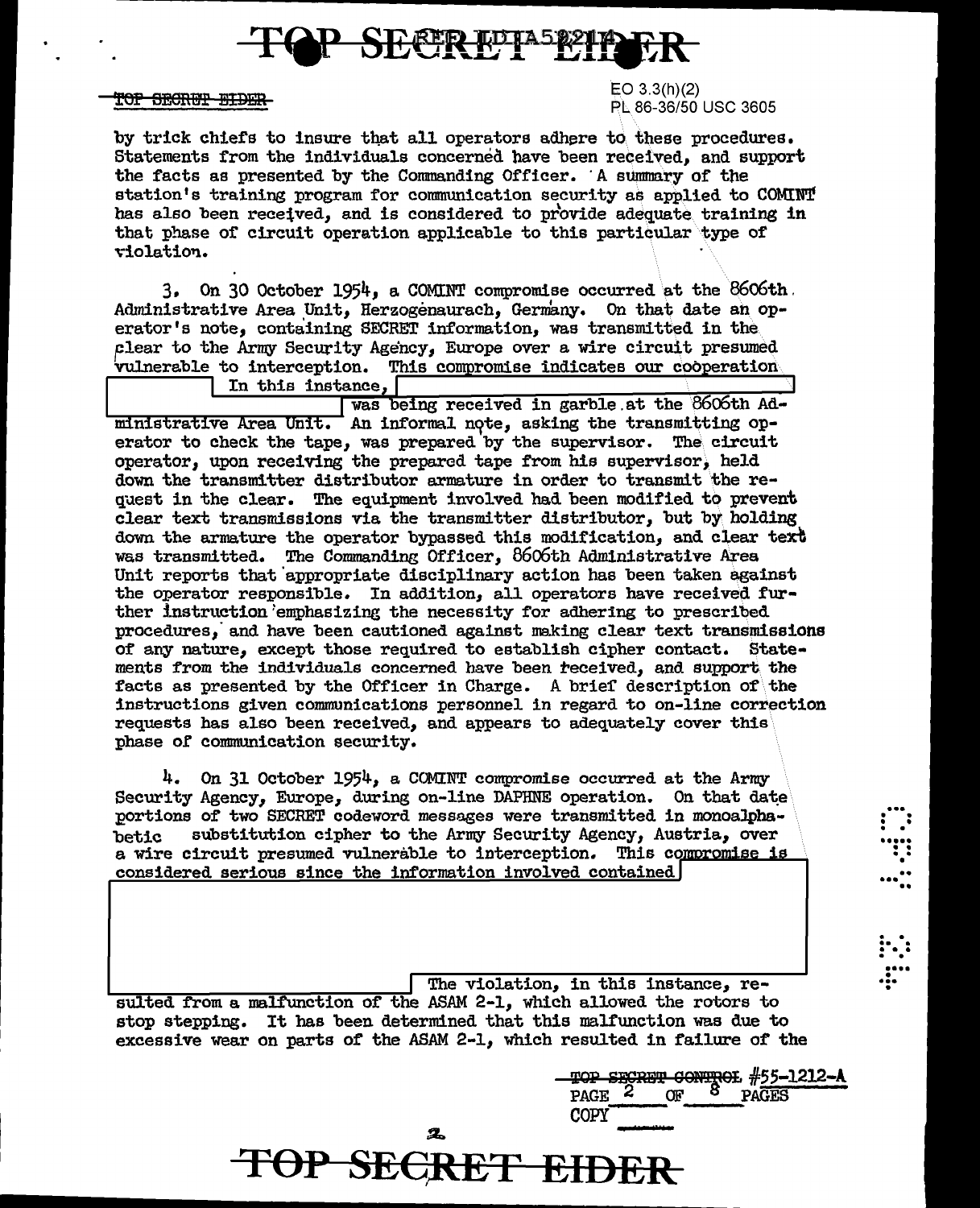

<del>TOP SECRET EIDER</del>

EO 3.3(h)(2) PL 86-36/50 USC 3605

main operating shaft to step the rotors. The Chief, Army Security Agency, Europe, has recommended that an interlock mechanism, to detect malfunctions of this type, be developed as a modification to the ASAM  $2 - 1$ . The feasibility of such a modification is now under study by this Agency. Statements from the individuals concerned have been received, and support the facts as presented by the Commanding Officer. Since this violation involved an equipment malfunction, a copy of the station's maintenance program has been reviewed, and found to insure adequately  $r_{d}$ . gular inspections of cryptographic equipment.

5. On 20 November  $1954$ , a COMINT compromise occurred at the lOth Radio Squadron, Mobile, Chicksands Priory, England, during on-line DAPHNE operation. On that date a portion of a SECRET codeword message was transmitted in the clear to the 37th Radio Squadron, Mobile, Kirknewton, Scotland, over a landline circuit presumed vulnerable to interception. This compromise reveals a possible

but does not seriously affect COMINT efforts. The clear text transmission, in this instance, resulted from use of an uncontrolled power source. The cryptographic equipment involved was wired so that the power to the transmitter distributor motor was controlled by the teletype $\pi$ riter repeater-mixing set  $\text{AN}/\text{FGQ-1M}$ . This wiring arrangement precluded the possibility of a clear text transmission through the transmitter distributor. Sometime prior to this~compromise, some unknown person removed the power cord of' the transmitter distributor from the .AN/FGQ-JllI. power source, and connected it to an uncontrolled source of power so that a test tape could be run through the transmitter distributor. The power cord evidently was not returned to the proper power source after the test was completed. The operator on duty at the time of the compromise, after receiving a break from the distant operator, switched his equipment to the "text" position, which would ordinarily render the transmitter dis• tributor inoperative. Since an uncontrolled source of power was being utilized, however, a portion of the message was transmitted in the clear before the operator could manually shut off the transmitter distributor. The Commander, loth Radio Squadron, Mobile reports that the power cords *ot* the transmitter distributors have been shortened.' to al1ow access only to controlled power outlets. In addition, instructions have been issued to the effect that only maintenance personnel will send test tapes. Statements from the individuals concerned have been received, and support the facts as presented by the Commanding Officer. Since the facts indicate that this violation resulted from an error by maintenance personnel, the final report received from the violating station did not contain the local training program for communication security. The remedial action described above appears adequate to prevent a recurrence.

6. On 10 December 1954, a COMINT compromise occurred at the 327th Communications Reconnaissance Company, Kyoto, Japan, during on-line DAPHNE operation. On that date a portion of a SECRET codeword message was transmitted in the clear to the Army Security Agency, Far East, over a landline circuit presumed vulnerable to interception. This compromise

*.3* 

**TOP SECRET EIDER** 

<del>- TOP SECRET CONTROL #55-1212-A</del><br>PAGE 3 OF 8 PAGES OF 8 PAGES  $COPY$ 

... . . . . . . ..... . . .. .

.<br>...<u>..</u>

 $\mathbf{L}$  :

...<br>....<br>...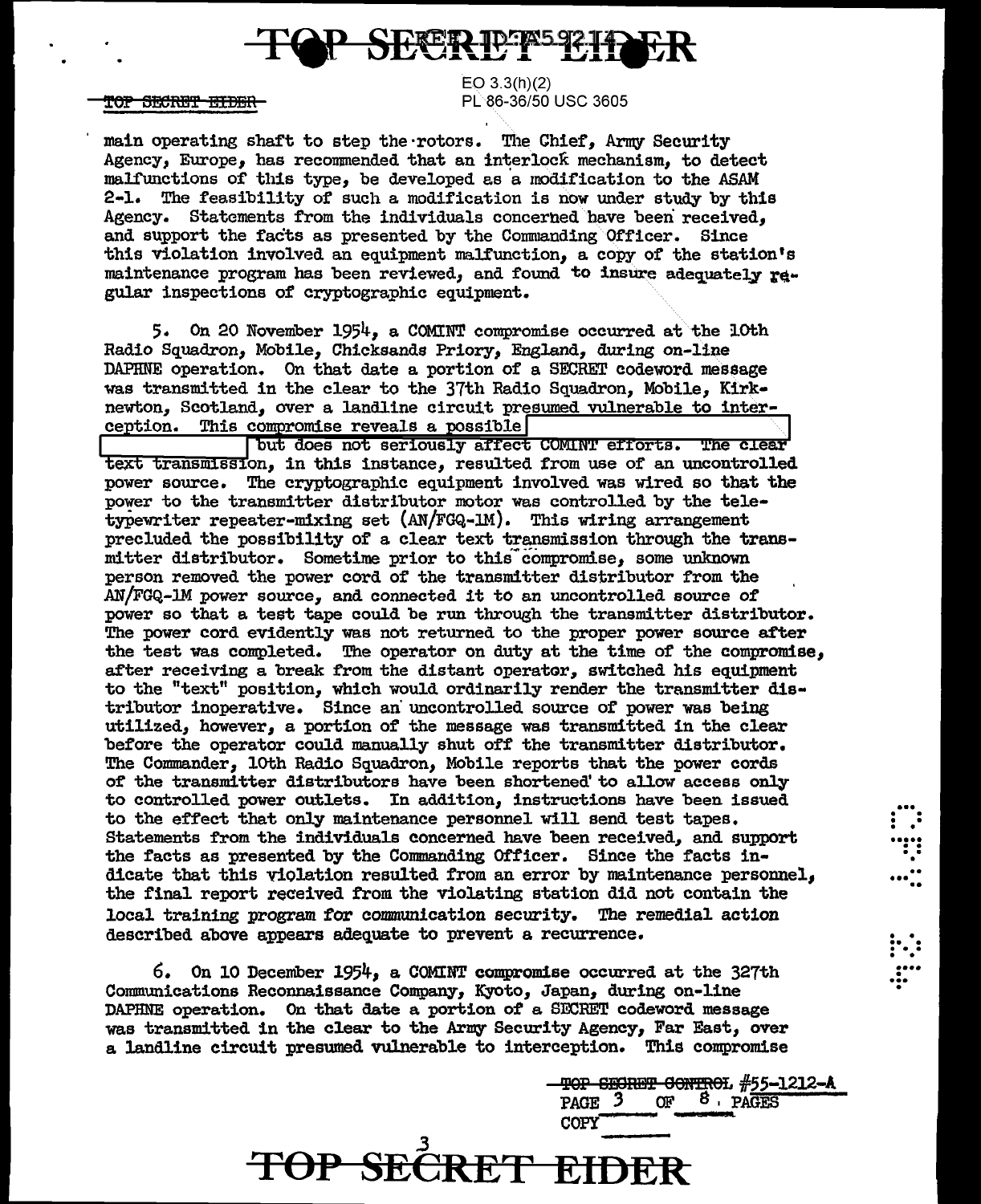## SE<del>UKË I ËNQ</del>EK

TOP SECRET EIDER

E03:3(h)(2) PL 86-36/50 USC 3605

does not seriously affect COMINT efforts, but does reveal a

In this instance the message was being transmitted from the Army Security Agency, Far East, to the 327th Communications Reconnaissance Company, when cipher contact was lost. In an effort to regain cipher contact, the receiving operator sent a test tape with the equipment in the "text" position. After being informed by the transmitting station that the test was being properly received, the operator at the 327th Communications Reconnaissance Company transmitted a portion of the message, while still in the "text" position, to indicate from which,point a retransmission was required. The Commanding Officer, 327th Communications Reconnaissance Company, reports that the operator responsible has been reprimanded, transferred to a less responsible position, and has received adtlitional instruction in communication center operations. In addition, the equipment involved is now modified to prevent clear text transmissions through the transmitter distributor while the equipment is in the "text" position. Statements from the individuals concerned have been received, and support the facts as presented by the Commanding Officer. A short summary of the station's training program for communication security as applied to COMINT has also been received, and appears to include sufficient training in the proper operation of on-line circuits.

7. On 11 December 1954, a COMIMT compromise occurred at the National Security Agency Communications Center, during on-line PITHON operation. On that date a portion of' a SECRET codeword message was transmitted in the clear to the 3rd Radio Squadron, Mobile, Elmendorf Air Force Base, Alaska, over a landline circuit presumed vulnerable to interception. This compromise revealed the title "Russian Military Technical Summary", which in itself is not considered a serious disclosure, During transmission of the message by the 3rd Radio Squadron, Mobile, a garble appeared on the National Security Agency receive side of the circuit. The receiving operator, not realizing that the send side of the circuit was in the "text" position, transmitted four words of the message to indicate to the distant operator at which point the garble had occurred. The Chief, Operations Division reports that all communications personnel have been eautioned against a recurrence, and have been reminded of the proper operating procedures. Statements from the individuals concerned have been received, and support the facts as presented by the Officer in Charge. The Communications Center's training program for communication security as applied to COMINT bas also been reViewed, and it furnishes operators with adequate instruction in the correct procedures for on-line communication.

8. On 13 December 1954, a COMINT compromise occurred at the Army Security Agency, Europe, during on-line PYTHON operation. On that date a portion *ot* a SECRET codeword message was transmitted in the clear to the National Security Agency over a circuit composed of landline and underwater cable links presumed vulnerable to interception. This compromise reveals our knowledge of the

**TOP SECRET EIDER** 

**-TOP SECRET CONTROL #55-1212-A**<br>PAGE 4 OF 8 PAGES PAGE  $4$ COPY

 $\vdots$  .

..... . . . . .

.. ... ••

. . .. . ... . . .... ... • ...<br>...<br>.

4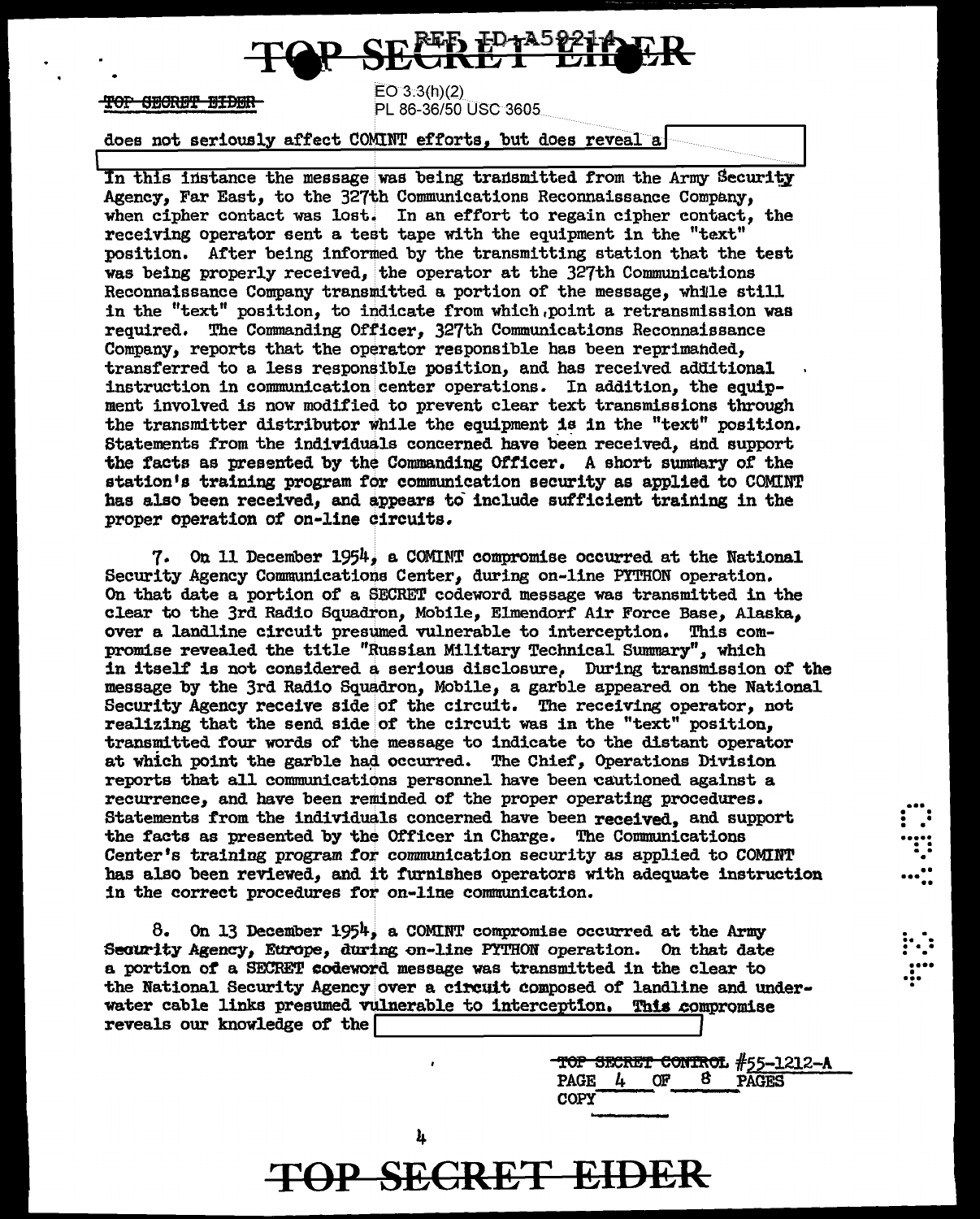$EO-3.3(h)(2)$ <del>**#OP SECRET EIDER** PL 86-36/50 USC 3605</del>

and is considered a serious disclosure.

The violation, in this instance, resulted from failure of the transmitting operator to switch to the "cipher" position before resuming transmission. The equipment had previously been switched to the "text" position for the purpose of a circuit check. After being informed by the receiving station that the circuit was functioning properly, the operator at the Army Security Agency, Europe, began transmission of the message while still in the\"text" position. The Chief, Army Security Agency, Europe, reports that the operator responsible has been reprimanded for negligence in the performance of assigned duties, and all communication center personnel are constantly reminded of the need for observing operating procedures and exercising extreme caution in the handling of classified material. In addition, the equipment has been modified so that the transmitter distributor is inoperative while the equipment is in other than the "cipher" position. Statements from the individuals concerned have been received, and support the facts as presented by the Commanding Officer. A complete copy of the station's training program for communication security as applied to COMINT has also been received, and that portion dealing with the operation of on-line\circuits provides operators with adequate training in that phase of communication security.

9. On 16 December 1954, a COMINT compromise occurred at the 84th Radio Squadron, Mobile, Shiroi Air Base, Japan, during on-line PrrHON operation. On that date a portion of a TOP SECRET codeword message was transmitted in the clear to the 29th Radio Squadron, Mobile, Clark Air Force Base, Philippines, over a radio circuit vulnerable to interception. Although this compromise is not considered a serious disclosure, it does reveal the fact that we are

While transmitting the message to the 29th Radio Squadron, Mobile, cipher contact was lost. Both stations then switched to the "text" position in an effort to regain cipher contact. The operator at the 84th Radio Squadron, Mobile, upon receiving a request for a partial retransmission, transmitted a line of the message without switching back to the "cipher" position. The Commander, 84th Radio Squadron, Mobile reports that the operator responsible has been verbally reprimanded, and that a new trick chief notice, emphasizing the proper procedures for handling correction requests, bas been circulated to all comrmznications personnel, and added to the on-the-Job training program. Statements from the individuals concerned have been received, and support the facts as presented by the Commanding Officer. A brief description *ot* the station's revised training program ror communication security as &pplied to COMINT has also been received, and the instruction given operators in the proper method of requesting on-line corrections appears adequate.

5

**TOP SECRET EIDER** 

 $~\frac{\text{TOP}}{\text{B} \text{B} \text{C} \text{R} \text{C} \text{F}}$   $~\frac{\text{GOP}}{\text{O} \text{C} \text{C} \text{F}}$   $~\frac{\text{POP}}{\text{D} \text{A} \text{C} \text{E} \text{S}}$ COPY ·---

...<br>...<br>....<br>...

• .. ••• ..

. .  $\vdots$  : .... •!•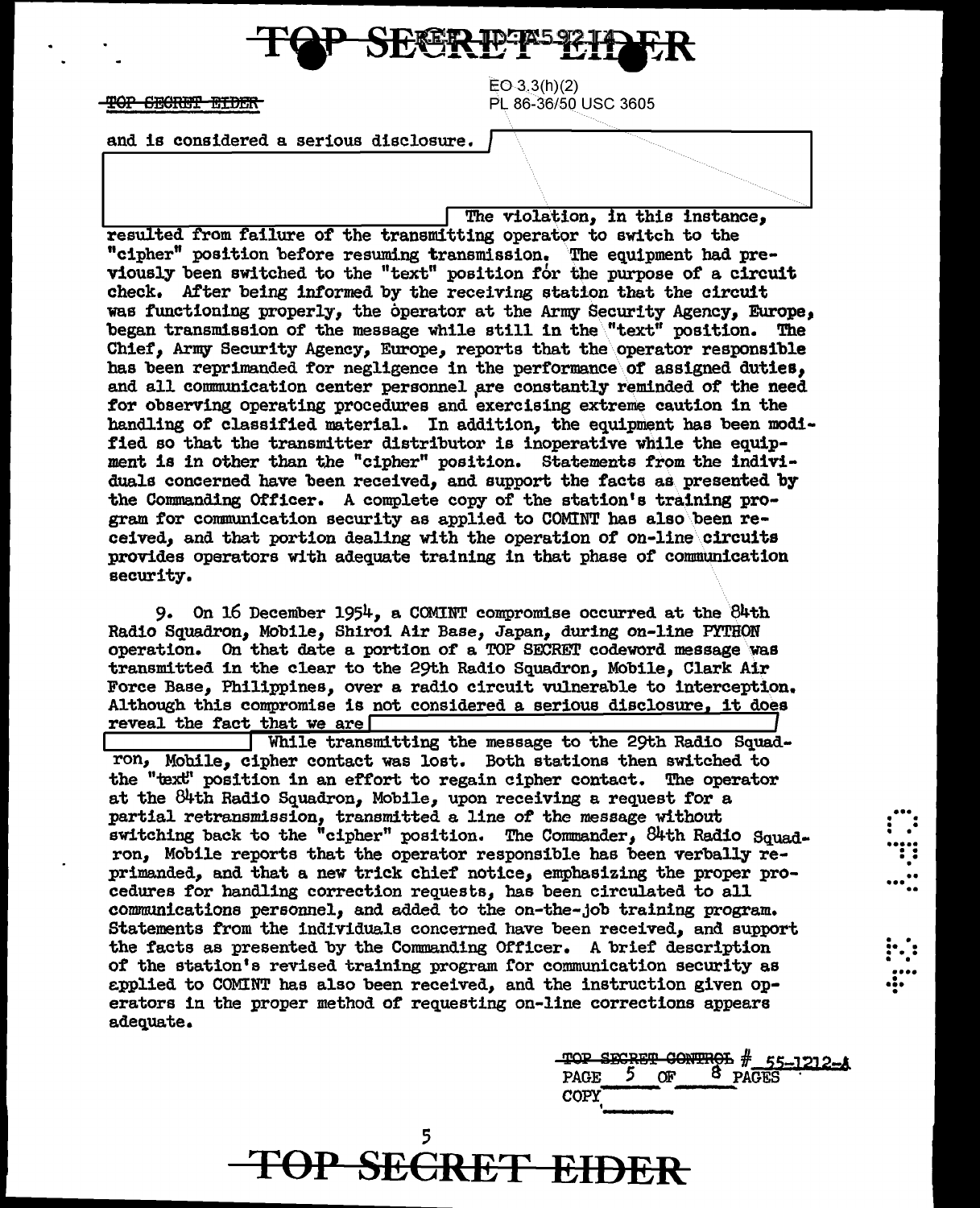<del>SECRET EIDER</del> <del>TOP</del>

### $EO-3.3(h)(2)$ PL 86-36/50 USC 3605

10. On 22 December 1954, a COMINT compromise occurred at the 2nd Radio Squadron, Mobile, Darmstadt, Germany, during on-line DAPHNE operation. On that date a portion of a CONFIDENTIAL message was transmitted in the clear to the 6910th Security Group, Landsberg, Germany, over a landline circuit presumed vulnerable to interception.

the seriously affect COMINT efforts. In this instance the message had been completely transmitted from the 69loth Security Group to the 2nd Radio Squadron, Mobile. The operator at the 2nd Radio Squadron, Mobile. was asked to query the 691oth Security Group in order to verify a portion of the message. To accomplish this he prepared a tape to establish contact, a tape giving his rotor set, and a tape containing the classified query. Using the first tape, the operator contacted the 6910th Security Group. At this point he inadvertently picked up the query tape rather than the tape giving his rotor set, and transmitted it in the clear. The Commander, 2nd Radio Squadron, Mobile reports that the following action has been taken to prevent similar violations:

a. The operator responsible bas received a written reprimand for negligence.

b. No classified tapes vlll be prepared at the on-line position, and all classified tapes will be stamped with the proper classification.

c. All informal on-line conferences will be supervised by the trick chief'.

Statements from the individuals concerned have been received, and support the facts as presented by the Connnanding Officer. A brief description or the station's training program for communication security as applied to COMINT has also been received, and seems to adequately cover the phase of circuit operation applicable to this particular type of violation.

11. On 23 December 1954, a COMINT compromise occurred at the  $696$ lst Communications Squadron, San Antonio, Texas, during on-line PYTHON operation. On that date a portion of a SECRET codeword message was transmitted in the clear to the 3rd Radio Squadron, Mobile, Elmendorf Air Force Base, Alaska, over a landline circuit presumed vulnerable to interception. This compromise

but does not involve the complete notation. This disclosure does not seriously affect COMINT efforts. While the message was being transmitted from the 3rd Radio Squadron, Mobile, a garble appeared on the 6961st Connnunications Squadron receive side of the circuit, The receiving operator, failing to realize that his send side of the circuit was in the "text" position, transmitted a portion of the message to indicate to the distant operator at which point the garble had occurred. The standing operating procedure for handling on-line correction requests

**TOP SECRET EIDER** 

|             |    |           |   |       | TOP SECRET CONTROL # 55-1212-A |
|-------------|----|-----------|---|-------|--------------------------------|
| <b>PAGE</b> | b. | <b>OF</b> | 8 | PAGES |                                |
| COPY        |    |           |   |       |                                |
|             |    |           |   |       |                                |

 $\mathbf{...}$ . • . • ..... . . . . .

...<br>.....

 $\vdots$  . .... ... • •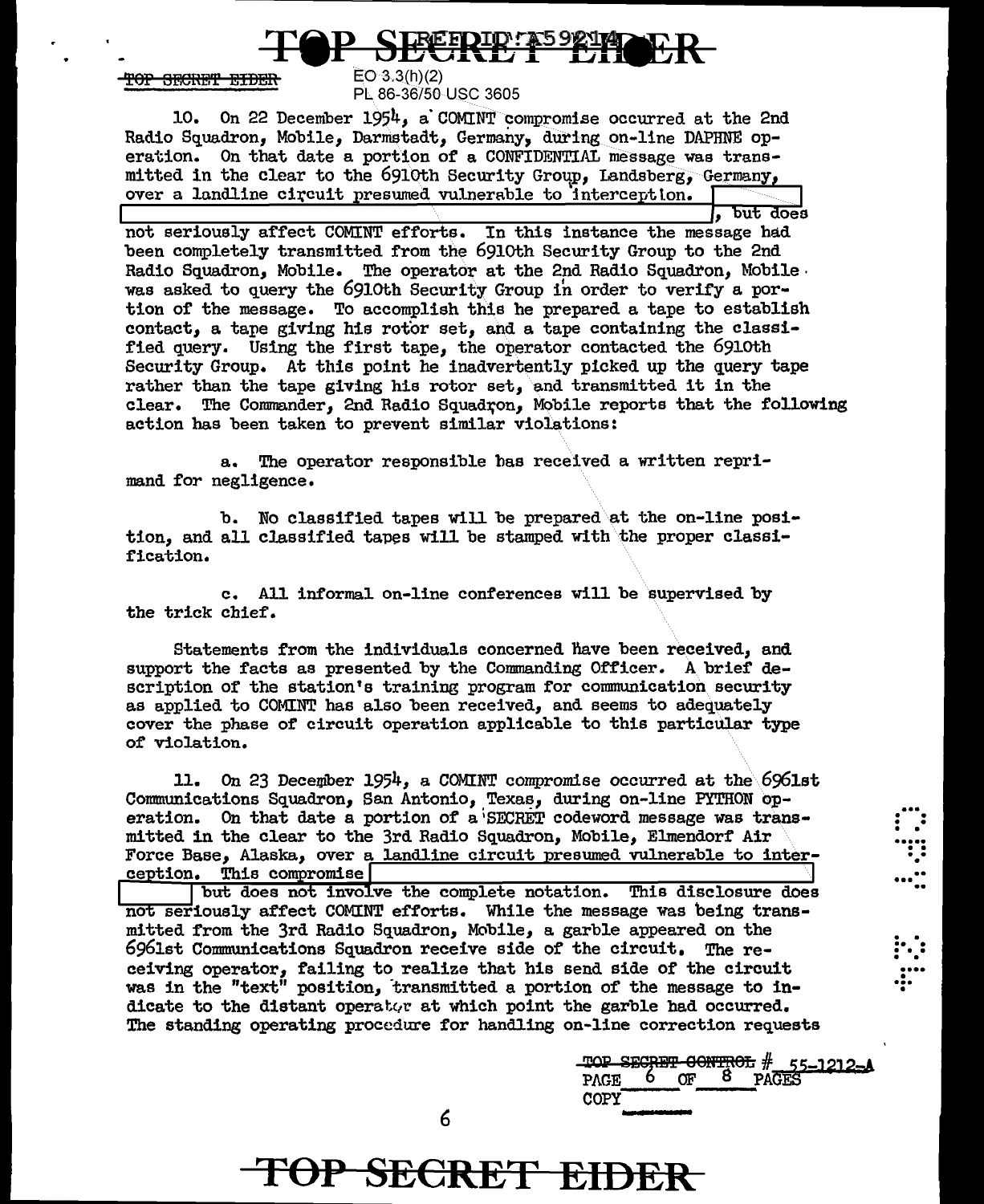**SECRET EIDEN** 

at the 6961st Conununications Squadron requires reference by line number. A contributing factor to this occurrence·was a shortage of operating and supervisory personnel, which necessitated the use of a relatively inexperienced operator on an on-line circuit. The operator responsible, although he had no formal crypto training, had completed the minimum on-the•job training requirements. If closer supervision had been avail• able, this compromise might not.have occurred. The Commander, 696lst Communications Squadron reports that additional personnel have been requested, that, whenever possible, formal training will be provided for all new operators, and that on-the-job training requirements have been revised to extend over a longer period or time. Statements from the individuals concerned have been received, and support the facts as presented by the Commanding Officer. A copy of the station's training program for communication security as applied to COMINT has also been received and it places particular emphasis on the proper method of making on-line correction requests.

OP SECRET EIDER

12. On 29 December 1954, related COMINT compromises occurred at the 696lst Communications Squadron, San Antonio, Texas, and Headquarters, Special Security Office, Strategic Air Command, Offutt Air Force Base, Nebraska, during on-line GALATEA operation. On that date portions of two TOP SECREI' codeword messages were transmitted in the clear over a landline circuit presumed vulnerable to interception. These compromises, while not considered serious, reveal our intercept of tactical air comnrunicationa and interest in and analysis of airborne and transport air activity, but do not identify the nationality or the intercepted information. After the first of the messages had been completely transmitted from the 6961st Communications Squadron to the Strategic Air Command, operations were temporarily discontinued while maintenance was being performed at the Strategic Air Command end of the circuit. When maintenance had been completed, the operator at the Strategic Air Command, while in the "text" position, transmitted a portion of the previous message to indicate to the distant operator which parts of the message required correction. The operator at the 696lst Communications Squadron, not noticing that his equipment was in the "text" position. transmitted the requested correction and the heading of the next message before realizing his error. Remedial action taken by the Special Security Officer, Strategic Air Command consisted of appropriate disciplinary action and additional training of the operator responsible in the correct method of making on-line correction requests. The Commanding Officer, 696lst Cormnunications Squadron has limited corrective action to a verbal reprimand, since the operator involved has had three years cryptographic experience with no record of having committed a previous violation. Statements from the individuals concerned at both stations have been received, and support the facts as presented by the Officers in Charge. A complete outline of the training program now in effect at the 6961st Communications Squadron has been received, and provides sufficient instruction in the proper operation of on-line circuits. The Special Security Officer, Strategic Air Command has forwarded a brief description of the local training program, and it appears to adequately

> TOP SECRET CONTROL  $#$  55-1212-A<br>PAGE 7 OF 8 PAGES 8 PAGES COPY

 $\dddot{.}$  : ..... . . . . .

.. ... ..

. . .. . . . . • • ....

•

**TOP SECRET EIDER** 

7